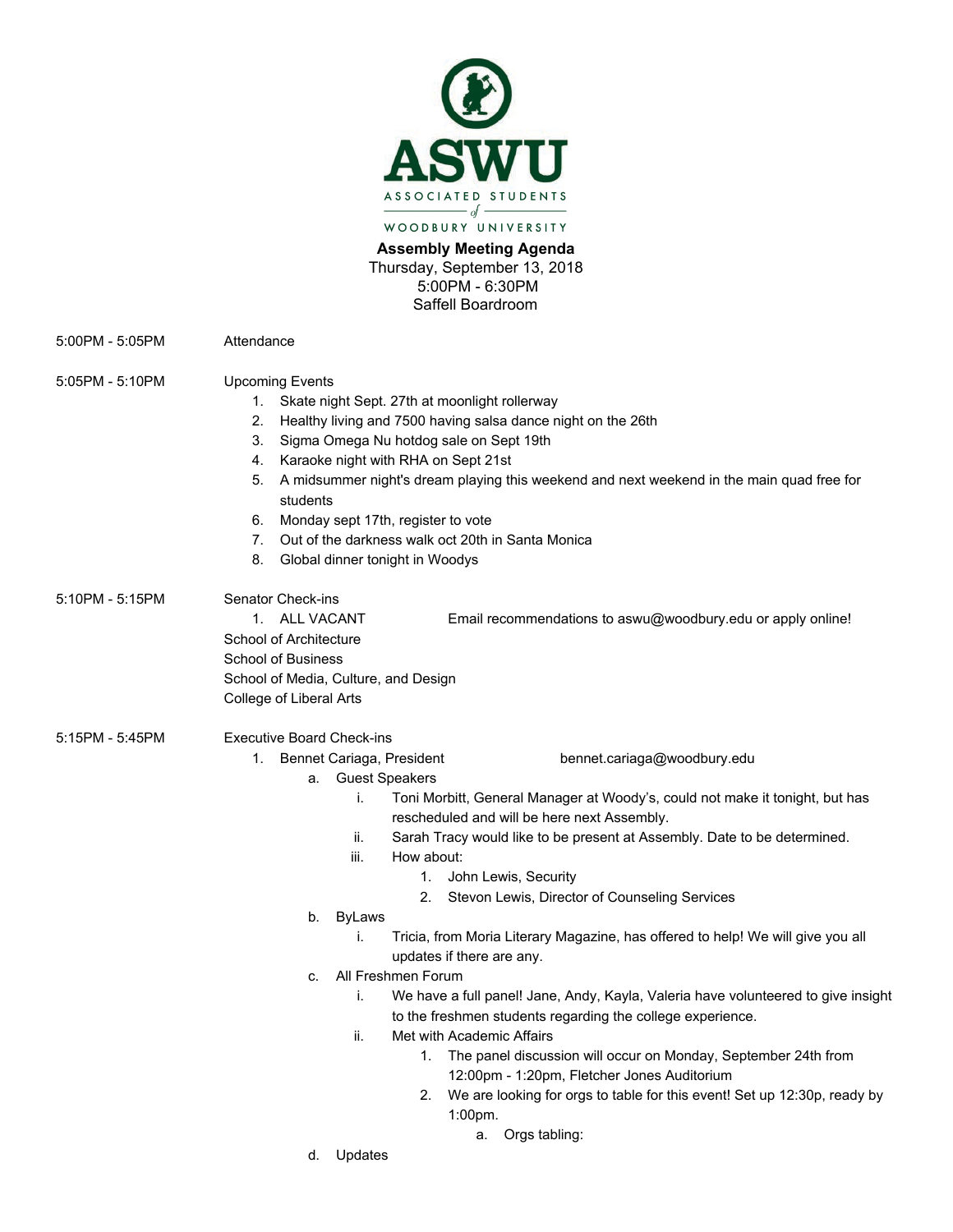- i. SIPS Application Revamp
	- 1. Has anyone looked at the application to be a SIPS? If you have, then be ready to see a different version very soon!
- ii. Pool waiting on permit from the health department
- iii. Reporting on Academic and Student Affairs Committee
- 2. William Garcia, Executive VP [william.garcia@woodbury.edu](mailto:william.garcia@woodbury.edu) 
	- a. We have started the hiring process for senators, interns, project managers and secretaries. If you are interested in becoming a senator, please apply
	- b. Projects will be moving forward to revamp the pool house
		- i. Suggestions?
- 3. Veronia Alkomos, VP of Finance [veronia.alkomos@woodbury.edu](mailto:veronia.alkomos@woodbury.edu)
	- a. The OAC contract due was due at 5:00PM if you didn't submit it yet please give it to me after the meeting.
	- b. The OAC presentations and the online funding request is due today before 12am.
	- c. Do NOT FORGET The OAC meeting is on Sunday Sept 16th from 10:30am to 1:30pm.
	- d. Mention the orgs that did not send anything still
	- e. Funding this semester
		- i. For Assembly: **\$16,758.48**
		- ii. For Executive Board **\$16,287.36**
		- iii. For CLE/ Projects **\$44,504.21**
		- iv. For CAB **\$54,862.50**
		- v. For OAC **\$32,927.87**
	- f. If you have any questions about OAC please email me and let me know
- 4. Destiny Garcia, VP of Student Orgs destiny.garcia@woodbury.edu
	- a. Renewal forms were due this past Monday to Michelle. Don't forget to turn in signature cards to the Business Office.
	- b. If you can, try to request OAC funding to collab with other orgs for events. Examples are spirit week, winter fest, RHA's pasillo, etc.
	- c. If you ever have any questions for your org, feel free to reach out to me.<br>m Ramirez, VP of Marketing exameriand metal of metal and ready adam.ramirez@woodbury.edu
- 5. Adam Ramirez, VP of Marketing
	- a. Frequently asked questions tab on our website.
		- i. Added some basic questions regarding ASWU assembly time/location, CAB information, and other stuff
		- ii. If your org information, whether its email or social media has changed, please let me know so I can update it under the orgs page on our website.
		- iii. Or if you'd like for me to update your orgs bio (in case you've changed your mission/goal, please email me that information so I can update that for your org
	- b. Assembly minutes are up from the last meetings we've had
	- c. After OAC this weekend, i'll go over rules and guidelines regarding poster flyers, just as a reminder again.
	- d. Hoping swag comes in by our next tabling day, which is this coming wednesday. I will post it on the groupme the minute i found out
	- e. Table cloths
		- i. Send emails with your organization's logo as an illustrator file
- 6. Crystal Sims, VP of Student Life [crystal.sims@woodbury.edu](mailto:crystal.sims@woodbury.edu)
	- a. Debrief of CAB n get it
		- i. Prizes were gift cards, small gifts, and candy<br>ii. Thank you to anyone who participated, any fe
		- Thank you to anyone who participated, any feedback?
		- b. Movie night
			- i. Sept. 20th, Austin Powers in Goldmember 8-10pm inside Woody's Dining Hall

5:45PM - 6:00PM Advisor Report

- 
- 1. Tracci Johnson tracci.johnson@woodbury.edu
	- a. Pool
	- b. John lewis
	- c. Student affairs
		- i. Talk to Stevon if needed